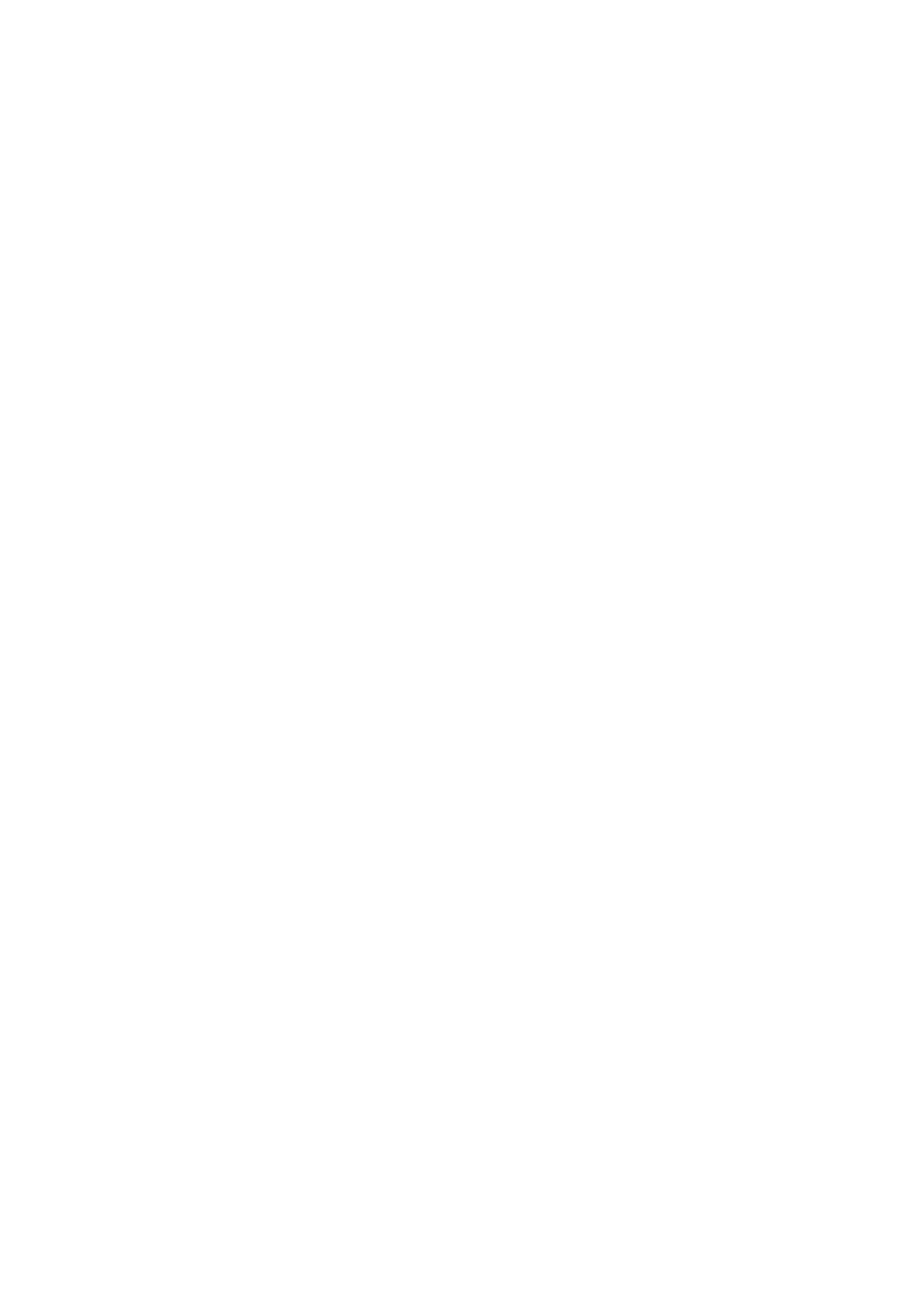

## **Report on supply chain due diligence**

This is the first public release of CATL's report on the sustainable development of cobalt supply chain. CATL has recognized that releasing the report is the basic responsibility of all stakeholders on the upstream and downstream of the cobalt supply chain. We welcome your feedback, and encourage all the partners to work together to improve the transparency and sustainability of the cobalt supply chain. Unswerving policies and a clear communication mechanism and third party due diligence audit program are the key point for CATL's transparency in the cobalt supply chain. As a key downstream company, CATL will set itself as an example and focus on strengthening the cooperation with suppliers or other third parties, improve the transparency of the cobalt supply chain, strengthening communication with suppliers and provide capacity building for suppliers. We will make our best effort to avoid risk of child labor other human right abuses and mitigate if any risks identified, and that there is no risk of child labor, occupational health and environmental pollution on our cobalt supply chain.

CATL established a supply chain management project for sustainable development in 2018. The progress of the project is as follows:



Figure 1 Progress of the supply chain management project for sustainable development

CATL will establish a risk indicator library for the risks identified on the supply chain, classify the risks based on the supply chain map information and develop corresponding solutions, and it has completed 3 rounds of seminars with first-tire suppliers, during which 43 suppliers have participated in the discussion how to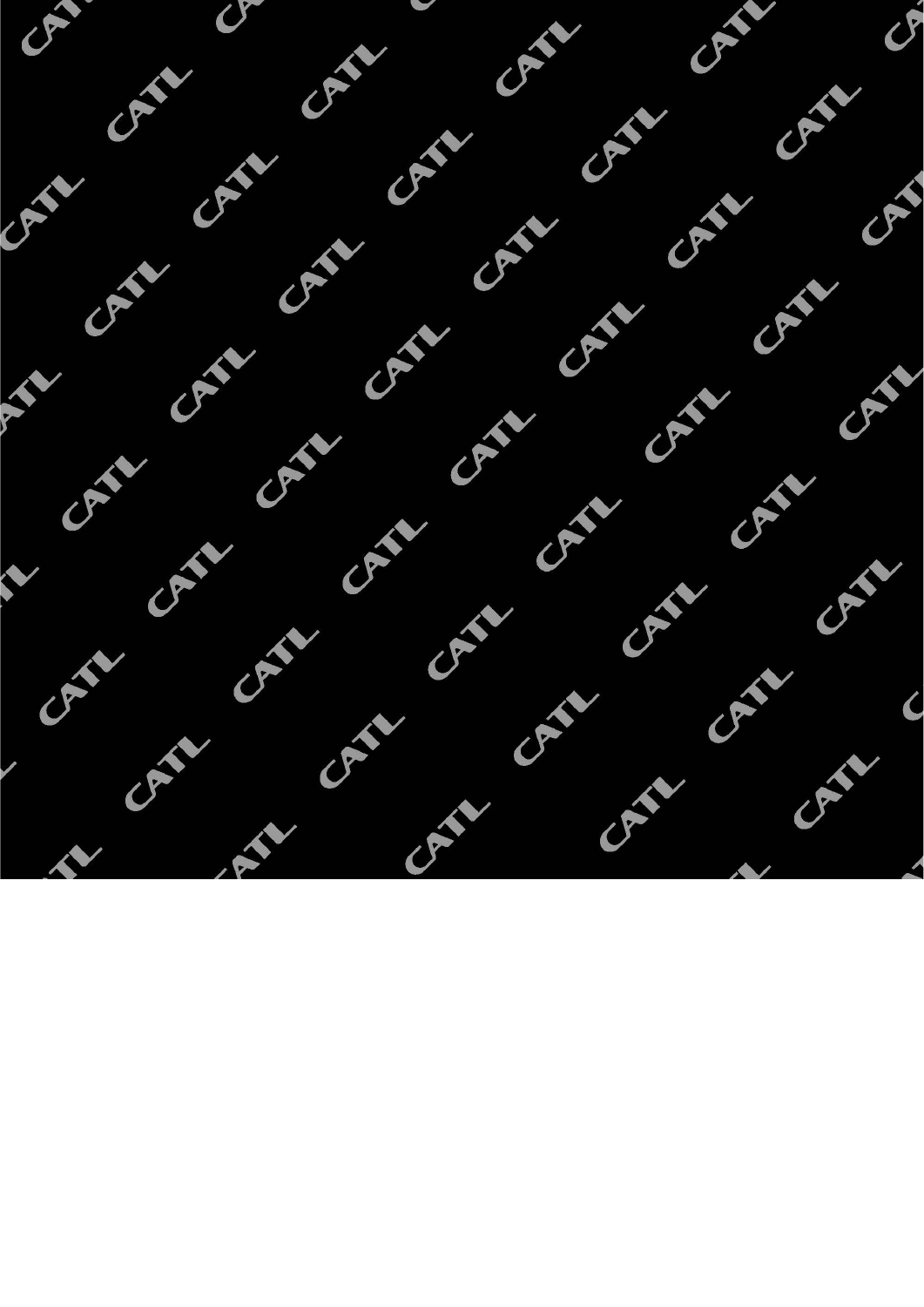## **CAT**

ensure the responsible purchasing. As most domestic companies have limited understanding of the construction of sustainable development system, CATL will continue to strengthen capacity building for suppliers, and require suppliers to complete capacity building for their suppliers. For the traceability of raw materials of its products, CATL is now using MES system to trace incoming materials. At the same time, it is actively cooperating with upstream and downstream enterprises in the supply chain to build a traceability system to ensure that the raw materials of its products can be traced back to the source.

CATL is working hard to slow down global warming. In our supply chain, we are collecting and analyzing carbon emissions data, promoting suppliers to establish a sound energy management system and carbon emission management system, and working together with our suppliers to promote the use of renewable energy and improve the process so as to reduce carbon emissions on the supply chain. All of these will help create a green ecological environment.

CATL has been represented at the 13th responsible Mineral Supply chain Forum, held by the Organization for Economic Cooperation and Development (OECD) in Paris, France, from 26th 23 to April 2019, to have further in-depth communication and consultation with the upstream and downstream companies of the international cobalt supply chain and various stakeholders on the risks and recommendations. Through RCI Coordination, the Chinese delegation held bilateral conversations with representatives of the Congolese Ministry of Mines, and held consultations on governance and control.

**Contemporary Amperex Technology Co., Limited www.catl.com**